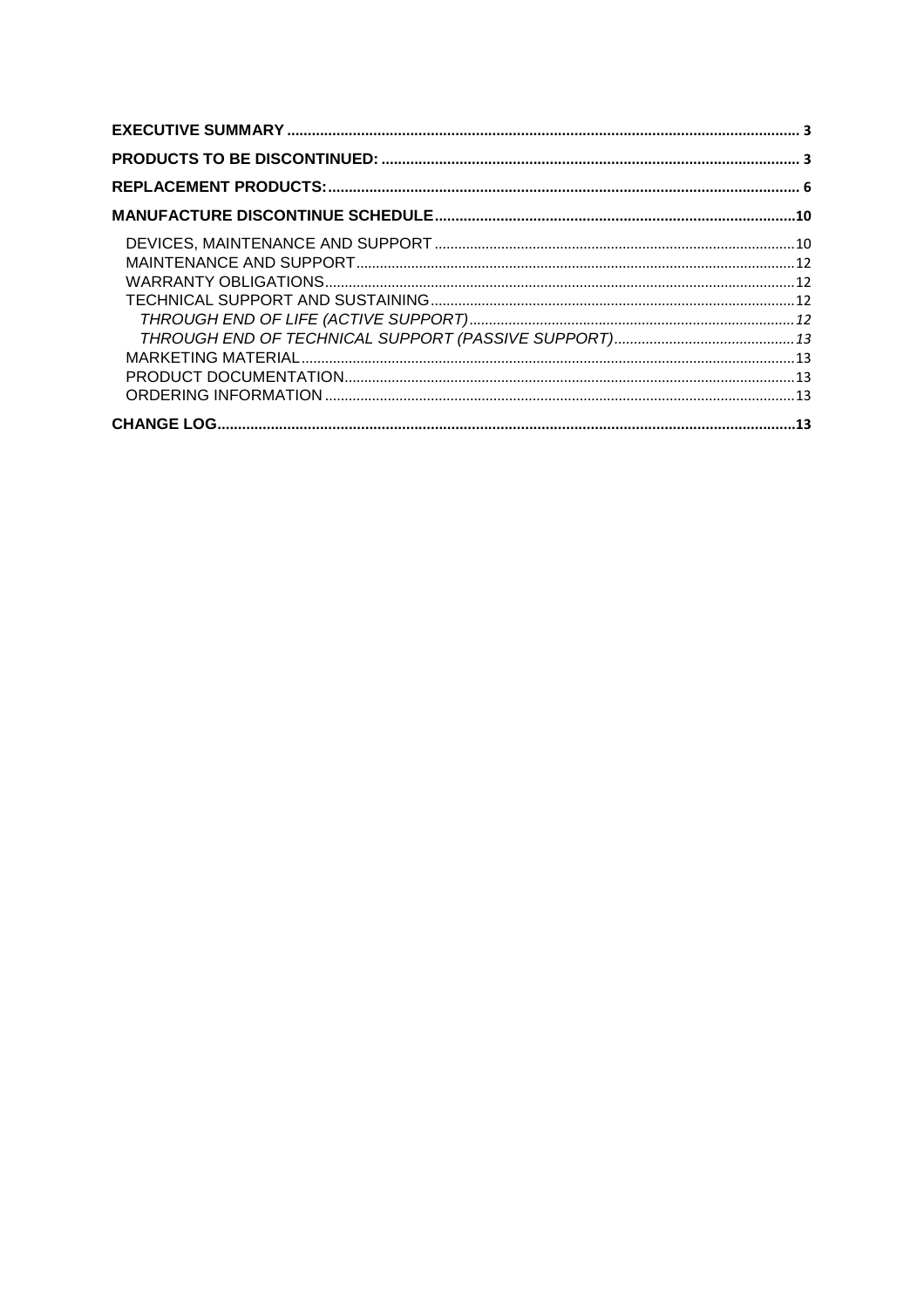# <span id="page-2-0"></span>EXECUTIVE SUMMARY

This Manufacturing Discontinuation notice formally announces the phase out of several endpoint product lines used on the Mitel MX-ONE platform in Q3 and Q4 2017. The specific product lines impacted include the MiVoice 4400 IP phones, select models of the MiVoice 4200 Digital phones, the 340w Wifi Handset, 7100a Analog phones, A1023i SIP phone and select models of the DT Phones family.

The IP telephone market has clearly shifted from older legacy technologies (such as H.323, Analog, TDM) to SIP-based telephones. In line with this shift Mitels strategic direction is today focused on the SIP standard and our product development as well as our sales focus has clearly evolved towards this technology and its benefits. With the enhanced functionality and performance of our SIP telephone family in combination with the SIP-based capabilities in MiVoice MX-ONE, the Mitel 6800i series already today represents the majority of our phone sales and consequently the sales volumes of legacy telephones have decreased significantly. The Mitel 6800i and the new 6900 series, which will be launched in Q3 2017, are the most competitive ranges of phones within Mitel today and are the terminal families where our R&D efforts is focused on.

# <span id="page-2-1"></span>PRODUCTS TO BE DISCONTINUED:

### **MiVoice 4400 IP Phones**

| <b>PRODUCT NUMBER</b> | <b>DESCRIPTION</b>       | <b>COLOR</b>    |
|-----------------------|--------------------------|-----------------|
| DBC42002/01001        | Dialog 4420 IP Basic     | Light Grey (LG) |
| DBC42002/02001        | Dialog 4420 IP Basic     | Dark Grey (DG)  |
| DBC42202/01001        | Dialog 4422 IP Office V2 | Light Grey (LG) |
| DBC42202/02001        | Dialog 4422 IP Office V2 | Dark Grey (DG)  |
| DBC42502/01001        | Dialog 4425 IP Vision V2 | Light Grey (LG) |
| DBC42502/02001        | Dialog 4425 IP Vision V2 | Dark Grey (DG)  |

### **MiVoice 4200 Digital Phones**

| <b>PRODUCT NUMBER</b> | DESCRIPTION COLOR          | COLOR.          |
|-----------------------|----------------------------|-----------------|
| DBC22001/01001        | Dialog 4220 Digital Lite   | Light Grey (LG) |
| DBC22001/02001        | Dialog 4220 Digital Lite   | Dark Grey (DG)  |
| DBC22201/02001        | Dialog 4222 Digital Office | Dark Grey (DG)  |

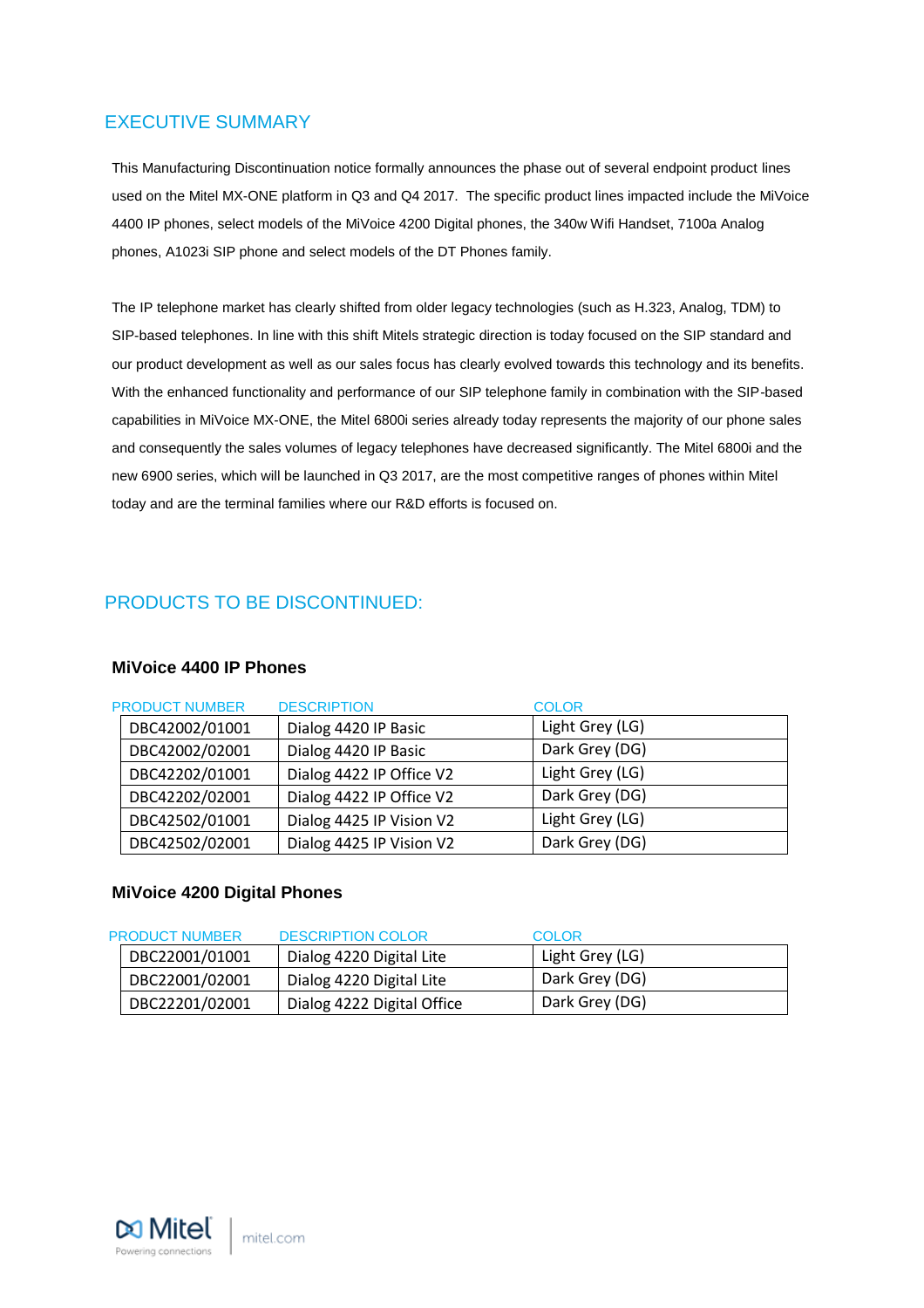### **Aastra 340w WiFi Phones**

| <b>PRODUCT NUMBER</b> | <b>DESCRIPTION</b>             | <b>MARKET</b> |
|-----------------------|--------------------------------|---------------|
| 80F00001AAA-A         | A340w handset with charger     | EU, AU, NZ    |
| 80F00002AAA-A         | A340w Dual pack with 1 A340w   | EU, AU, NZ    |
| 80F00003AAA-A         | A340w Quad bundle with 4 A340w | EU, AU, NZ    |
| 80F00007AAA-A         | A340w handset only             | EU, AU, NZ    |

## **Aastra 342w WiFi Phones**

| <b>PRODUCT NUMBER</b> | <b>DESCRIPTION</b>             | <b>MARKET</b> |
|-----------------------|--------------------------------|---------------|
| 80F00004AAA-A         | A342w handset with charger     | EU, AU, NZ    |
| 80F00005AAA-A         | A342w Dual pack with 1 A342w   | EU, AU, NZ    |
| 80F00006AAA-A         | A342w Quad bundle with 4 A342w | EU, AU, NZ    |
| 80F00008AAA-A         | A342w handset only             | EU, AU, NZ    |

## **Aastra 340w / Aastra 342w WiFi Phone Accessories**

| <b>PRODUCT NUMBER</b> | <b>DESCRIPTION</b>                | <b>COMMENT</b> |
|-----------------------|-----------------------------------|----------------|
| 2200-37296-001        | USB config tool for A34xw         |                |
| 87-00038AAA-A         | Speakerphone Dock A34xw           |                |
| 87-00039AAA-A         | <b>Standard Battery for A34xw</b> |                |
| 87-00040AAA-A         | <b>Extended Battery for A34xw</b> |                |
| 87-00041AAA-A         | Silic Case Belt Clip for A340w    |                |
| 87-00042AAA-A         | Silic Case Belt Clip for A342w    |                |
| 87-00043AAA-A         | Belt Clip Assembly for A34xw      |                |
| 87-00044AAA-A         | USB Charger for A34xw             |                |
| 87-00045AAA-A         | Dual Charger for A34xw            |                |
| 87-00046AAA-A         | Quad Charger for A34xw            |                |
| 87-00047AAA-A         | Univ Power Supply Dual Charger    |                |
| 87-00048AAA-A         | Univ Power Supply Quad Charger    |                |

### **MiVoice MX-ONE DT390/690 Phones**

DT390/690 Phones phase out with introduction of Mitel 5613/5614 as replacement.

| <b>PRODUCT NUMBER</b> | <b>DESCRIPTION</b>          | <b>COMMENT</b> |
|-----------------------|-----------------------------|----------------|
| DPA20051/1            | DT390 Cordless Phone LA     |                |
| DPA20052/1            | DT390 Cordless Phone TH     |                |
| DPA20050/1            | DT390 Cordless Phone EU, US |                |
| DPA20061/1            | DT690 Cordless Phone LA     |                |
| DPA20062/1            | DT690 Cordless Phone TH     |                |
| DPA20065/1            | DT690 Bluetooth EU, US      |                |
| 80E00001AAA-A         | DT692                       |                |
| DPA20060/1            | DT690 Cordless Phone EU, US |                |

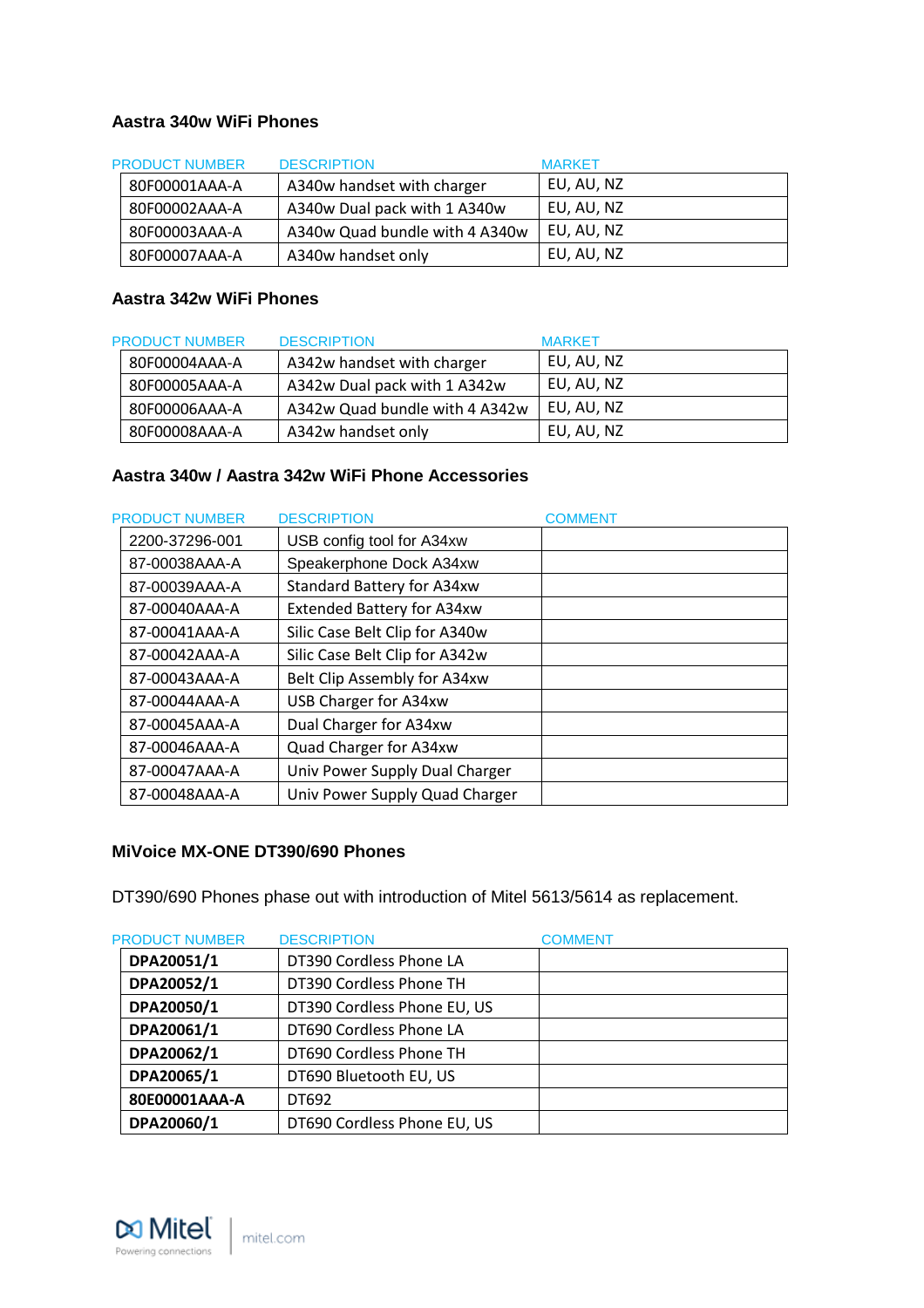## **MiVoice MX-ONE DT Phone Accessories**

DT Phone Accessories are harmonized with same MiVoice Business 56xx Accessories and redundant part numbers phase out.

| <b>PRODUCT NUMBER</b> | <b>DESCRIPTION</b>               | <b>COMMENT</b> |
|-----------------------|----------------------------------|----------------|
| 87L00002AAA-A         | DT4x3 Desk Charger EU            |                |
| 87L00003AAA-A         | DT4x3 Desk Charger AU US UK      |                |
| 87L00004AAA-A         | DT4x3 Desk PDM+Charger EU        |                |
| 87L00005AAA-A         | DT4x3 Desk PDM+Charger UK        |                |
| 87L00006AAA-A         | DT4x3 Desk PDM+Charger US        |                |
| 87L00007AAA-A         | DT4x3 Desk PDM+Charger AU        |                |
| 87L00009AAA-A         | DT4x3 Battery pack charger       |                |
| BKB201010/1           | DT390 Battery Pack               |                |
| DPY901803/1           | DT690 Security/swivel clip       |                |
| DPY901806/1           | DT390/690 Security Chain         |                |
| DPY901804/1           | DT390 Carry case                 |                |
| 87L00015AAA-A         | DT413/DT423 Headset adapter QD   |                |
| 87L00022AAA-A         | DT413/DT423 Battery pack         |                |
| 87L00017AAA-A         | DT4x3 Leather case not EX env    |                |
| 87L00018AAA-A         | DT423/DT433 Spare clip wbutton   |                |
| 87L00020AAA-A         | DT4x3 Swivel clip                |                |
| EN/LZT103101/1        | <b>DECT-IP SARI certificate</b>  |                |
| <b>NTM50104</b>       | BS Pole mounting set             |                |
| SDC90504/1            | BS/IPBS outdoor housing          |                |
| NTM/SXA101127/1       | BS/IPBS mounting bracket 10pcs   |                |
| NTK/KRENB101116       | BS340/IPBS440 std antenna 10ps   |                |
| NTM/KRE101118/1       | BS/IPBS directional single Ant   |                |
| NTM/KRE101119/1       | BS/IPBS Omni direct single Ant   |                |
| NTM/KRE101121/1       | BS/IPBS directional dual Ant     |                |
| BMLNB10109/1          | BS/IPBS AC Adapter 230V/24V EU   |                |
| 87L00012AAA-A         | CPDM3 mount Kit 19               |                |
| 87L00013AAA-A         | CPDM3 mount Kit 19               |                |
| NTMBS90227/1          | Cable set CPDM3 BP               |                |
| EN/LZTNB10152/1       | <b>BP DECT B-ARI Certificate</b> |                |

# **Mitel 7100a Analog Phones**

| <b>PRODUCT NUMBER</b> | <b>DESCRIPTION COLOR</b>      | <b>COMMENT</b> |
|-----------------------|-------------------------------|----------------|
| DBC10621/010          | Mitel 7106a Basic Dark Grey   |                |
| DBC10621/011          | Mitel 7106a Basic Light Grey  |                |
| DBC14721/010          | Mitel 7147a Medium Dark Grey  |                |
| DBC14721/011          | Mitel 7147a Medium Light Grey |                |
| DBC18721/010          | Mitel 7187a Plus Dark Grey    |                |
| DBC18721/011          | Mitel 7187a Plus Light Grey   |                |

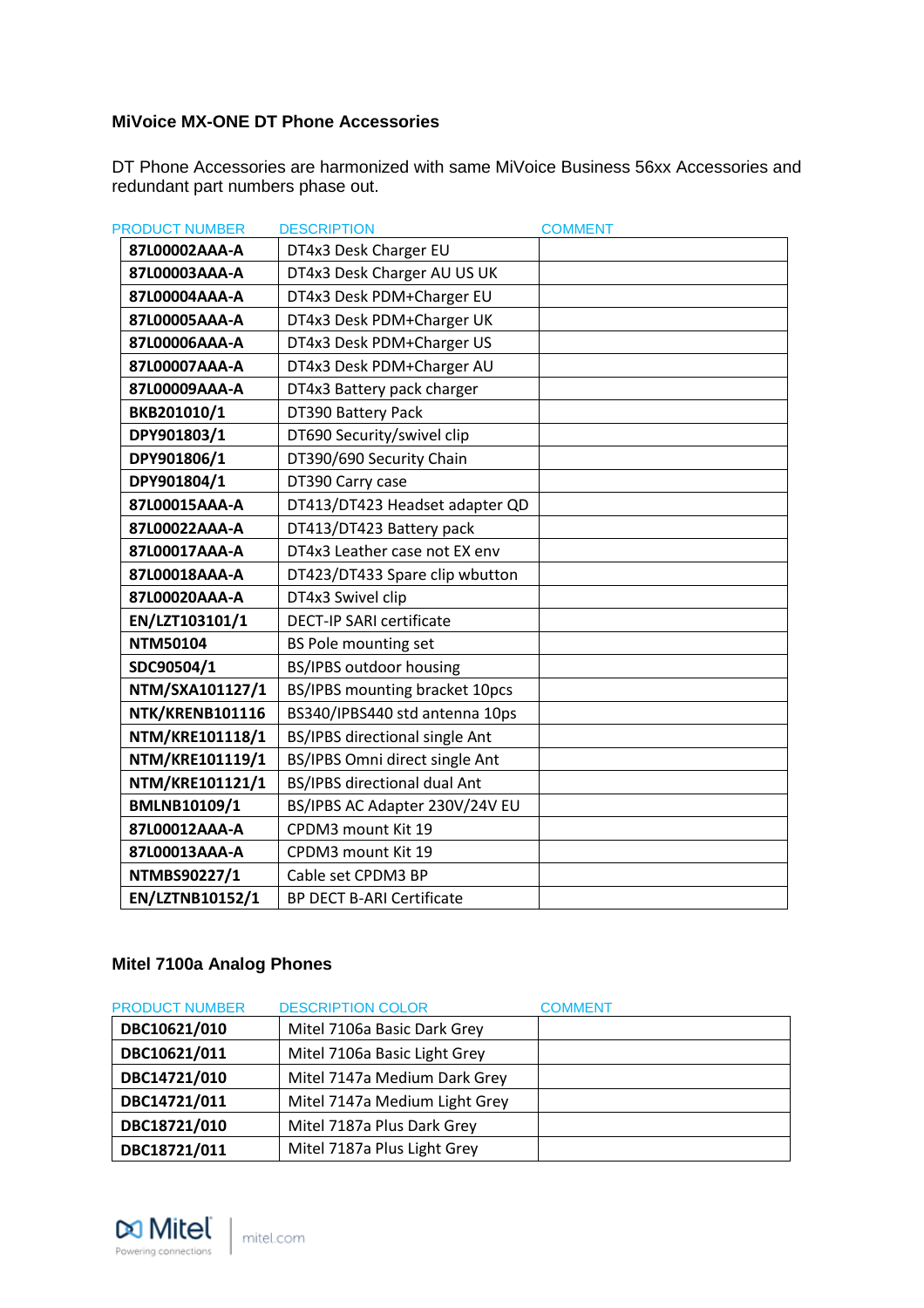#### **Aastra A1023i SIP Phone**

| <b>PRODUCT NUMBER</b> | <b>DESCRIPTION COLOR</b> | <b>COMMENT</b> |
|-----------------------|--------------------------|----------------|
| DBC41023/110          | A1023i POE               |                |

#### **Mitel 650 DECT Phone**

| <b>PRODUCT NUMBER</b> | <b>DESCRIPTION</b>   | <b>COMMENT</b> |
|-----------------------|----------------------|----------------|
| 68629                 | Mitel 650c (Handset) |                |
| 68631                 | Mitel 650c (Set)     |                |

# <span id="page-5-0"></span>REPLACEMENT PRODUCTS:

As replacement for IP environments and where SIP is supported the existing Mitel 6800 SIP phone series or the brand new Mitel 6900 SIP phone series, which will be launched in Q3 2017, is the natural choice offering different models for various needs, supporting a high level of features and functionality. For Switches without SIP support, a Last Time Buy option can be applied to cover the future needs.

#### **MiVoice 4400 IP Phones**

REPLACEMENT PRODUCTS – **SIP RECOMMENDED** (6800 SUPPORTED ON MX-ONE 5.0 SP5 HF2, 6.0 SP1 AND LATER, 6900 SUPPORTED ON MX-ONE 6.3 SP1)

| <b>DESCRIPTION &amp; COLOR</b>   | <b>PRIMARY (PARTN#)</b> | <b>SECCONDARY</b> |
|----------------------------------|-------------------------|-------------------|
| Dialog 4420 IP Basic LG & DG     | 6863 (80C00005AAA-A)    | 6920 (50006767)   |
|                                  | 6865 (80C00001AAA-A)    |                   |
| Dialog 4422 IP Office V2 LG & DG | 6865 (80C00001AAA-A)    | 6930 (50006769)   |
|                                  | 6867 (80C00002AAA-A)    |                   |
|                                  | 6867 (80C00002AAA-A)    | 6940 (50006770)   |
| Dialog 4425 IP Vision V2 LG & DG | 6869 (80C00003AAA-A)    |                   |
|                                  | 6873 (50006790)         |                   |

#### **Note:**

No replacement for Platforms not supporting SIP. Please use the last time buy order option for the future needs for TSW, BusinessPhone and MD-Evolution platforms.

Mitel will make all reasonable efforts to fulfill last time buy purchase orders from Mitel solution providers listed in this bulletin that are received prior to **November 30, 2017**.

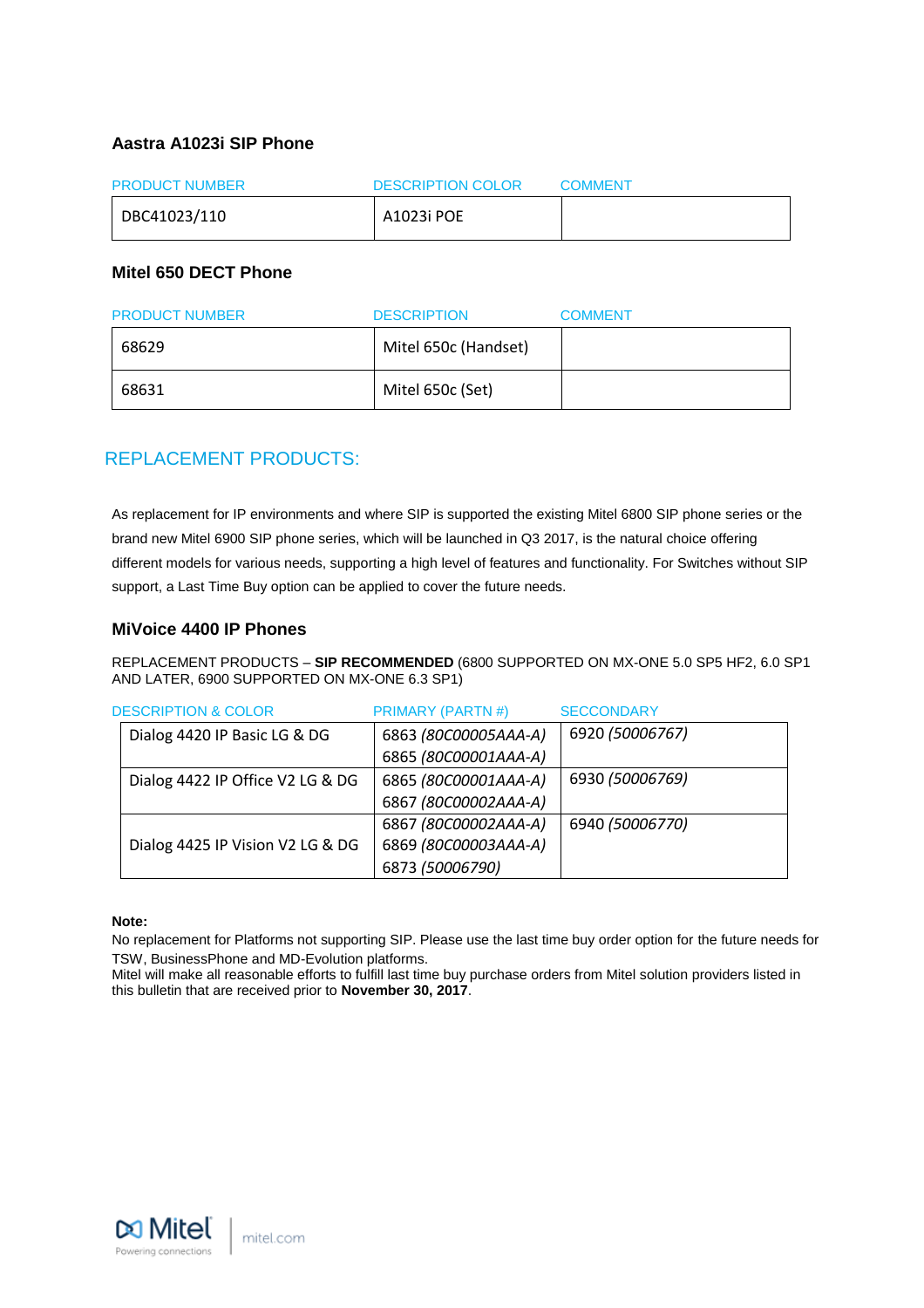# **MiVoice 4200 Digital Phones**

| <b>DESCRIPTION &amp; COLOR</b>   | <b>PRIMARY (PARTN#)</b> | <b>SECCONDARY</b>             |
|----------------------------------|-------------------------|-------------------------------|
|                                  | Dialog 4222 Digital     | Dialog 4223 Digital Office LG |
| Dialog 4220 Digital Lite LG & DG | Office LG               | & DG                          |
|                                  | Dialog 4222 Digital     | Dialog 4223 Digital Office LG |
| Dialog 4222 Digital Office DG    | Office LG               | & DG                          |

# **Aastra 340w WiFi Phone**

| <b>DESCRIPTION &amp; COLOR</b> | <b>PRIMARY (PARTN#)</b> | <b>COMMENT</b>            |
|--------------------------------|-------------------------|---------------------------|
| A340w handset with charger     | Mitel 5624 (51302081)   | Will be supported in 2017 |
| A340w Dual pack with 1 A340w   | Mitel 5624 (51302081)   | Will be supported in 2017 |
| A340w Quad bundle w. 4 A340w   | Mitel 5624 (51302081)   | Will be supported in 2017 |
| A340w handset only             | Mitel 5624 (51302081)   | Will be supported in 2017 |

## **Aastra 342w WiFi Phone**

| <b>DESCRIPTION &amp; COLOR</b> | <b>PRIMARY</b> | <b>RECCOMANDATION</b>        |
|--------------------------------|----------------|------------------------------|
|                                |                | Please use the Last Time Buy |
| A342w handset with charger     | No replacement | order option to cover the    |
|                                |                | future needs                 |
|                                |                | Please use the Last Time Buy |
| A342w Dual pack with 1 A342w   | No replacement | order option to cover the    |
|                                |                | future needs                 |
| A342w Quad bundle with 4       |                | Please use the Last Time Buy |
| A342w                          | No replacement | order option to cover the    |
|                                |                | future needs                 |
|                                |                | Please use the Last Time Buy |
| A342w handset only             | No replacement | order option to cover the    |
|                                |                | future needs                 |

# **MiVoice MX-ONE DT390/690 Phones**

| <b>PRODUCT NUMBER</b> | <b>DESCRIPTION</b>          | <b>REPLACEMENT</b> | PN       |
|-----------------------|-----------------------------|--------------------|----------|
| DPA20051/1            | DT390 Cordless Phone LA     | <b>Mitel 5613</b>  | 50006897 |
| DPA20052/1            | DT390 Cordless Phone TH     | No replacement     |          |
| DPA20050/1            | DT390 Cordless Phone EU, US | <b>Mitel 5613</b>  | 50006897 |
| DPA20061/1            | DT690 Cordless Phone LA     | <b>Mitel 5614</b>  | 50006898 |
| DPA20062/1            | DT690 Cordless Phone TH     | No replacement     |          |
| DPA20065/1            | DT690 Bluetooth EU, US      | <b>Mitel 5614</b>  | 50006898 |
| 80E00001AAA-A         | DT692                       | <b>Mitel 5614</b>  | 50006898 |
| DPA20060/1            | DT690 Cordless Phone EU, US | <b>Mitel 5614</b>  | 50006898 |

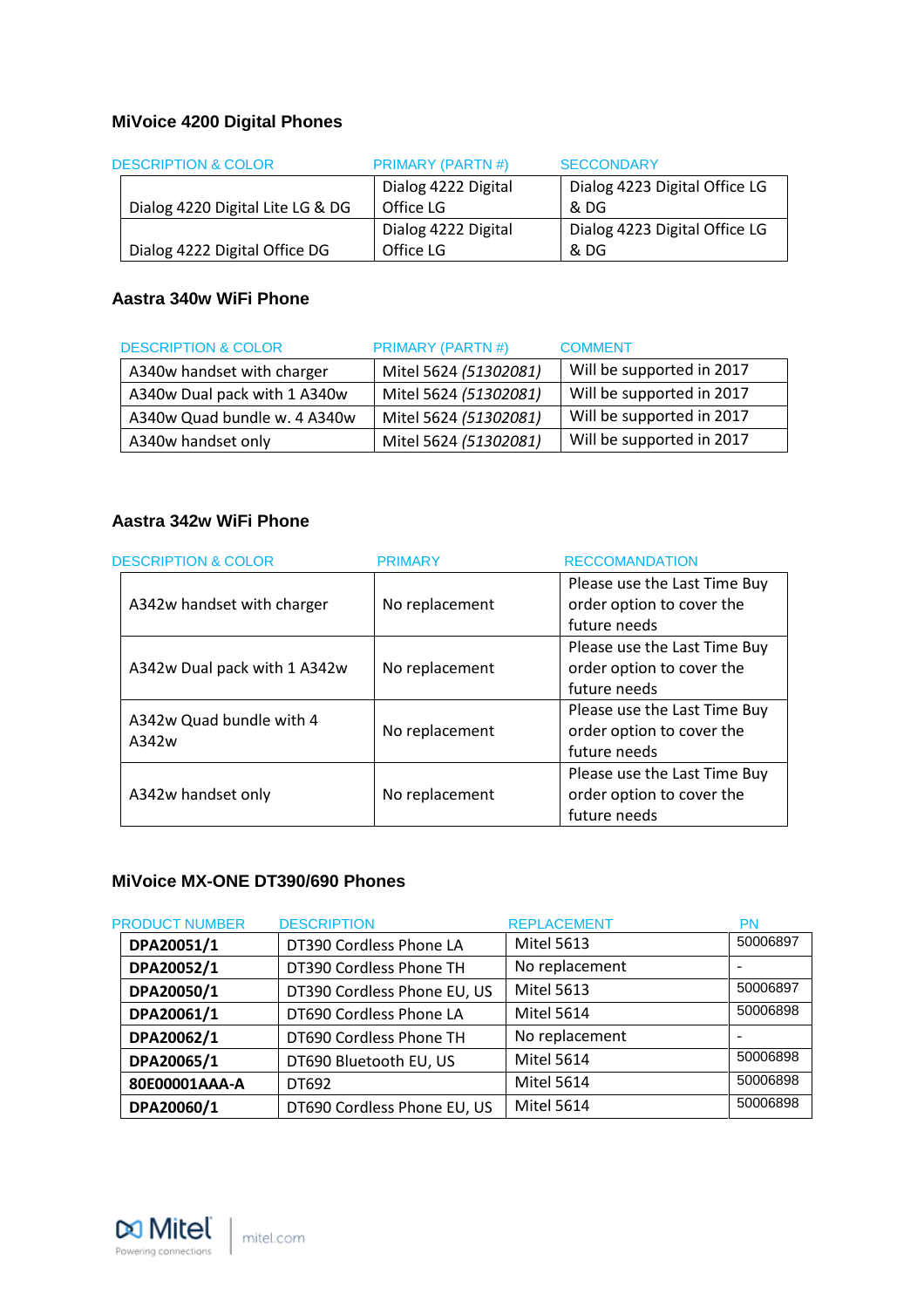### **MiVoice MX-ONE DT Phone Accessories**

DT Phone Accessories are harmonized with same MiVoice Business 56xx Accessories. Sales Tools will switch to new part numbers**.**

| <b>PRODUCT NUMBER</b> | <b>DESCRIPTION</b>             | <b>REPLACEMENT</b>             | <b>PN</b> |
|-----------------------|--------------------------------|--------------------------------|-----------|
|                       |                                | Mitel 5607/DT4x3 Charger       | 51301123  |
| 87L00002AAA-A         | DT4x3 Desk Charger EU          | EU                             |           |
|                       |                                | Mitel 5607/DT4x3 Charger -     | 51301124  |
| 87L00003AAA-A         | DT4x3 Desk Charger AU US UK    | Global (excl EU)               |           |
|                       |                                | Mitel 5603/04/07/DT4x3         | 51301125  |
| 87L00004AAA-A         | DT4x3 Desk PDM+Charger EU      | Programmer - EU                |           |
|                       |                                | Mitel 5603/04/07/DT4x3         | 51301126  |
| 87L00005AAA-A         | DT4x3 Desk PDM+Charger UK      | Programmer - UK                |           |
|                       |                                | Mitel 5603/04/07/DT4x3         | 51301127  |
| 87L00006AAA-A         | DT4x3 Desk PDM+Charger US      | Programmer - NA                |           |
|                       |                                | Mitel 5603/04/0707/DT4x3       | 51301128  |
| 87L00007AAA-A         | DT4x3 Desk PDM+Charger AU      | Programmer - AU                |           |
|                       |                                | Mitel 5607/DT4x3 Battery       | 51301130  |
| 87L00009AAA-A         | DT4x3 Battery pack charger     | Pack Charger - Global          |           |
|                       |                                | MITEL 5613/03/DT390            | 51015431  |
| BKB201010/1           | DT390 Battery Pack             | <b>SPARE BATTERY PACK</b>      |           |
|                       |                                | MITEL 5604/DT690 SECURITY      | 51015434  |
| DPY901803/1           | DT690 Security/swivel clip     | <b>SWIVEL CLIP</b>             |           |
|                       |                                | MITEL 5613/14/24/03/04         | 51015435  |
| DPY901806/1           | DT390/690 Security Chain       | <b>SECURITY CHAIN</b>          |           |
|                       |                                | MITEL 5603/DT390 LEATHER       | 51015437  |
| DPY901804/1           | DT390 Carry case               | CASE                           |           |
|                       | DT413/DT423 Headset            | Mitel 5607/DT4x3 Headset       | 51301133  |
| 87L00015AAA-A         | adapter QD                     | Adapter                        |           |
|                       |                                | Mitel 5607/DT4x3 Spare         | 51301143  |
| 87L00022AAA-A         | DT413/DT423 Battery pack       | <b>Battery Pack</b>            |           |
|                       |                                | Mitel 5607/DT4x3 Leather       | 51301134  |
| 87L00017AAA-A         | DT4x3 Leather case not EX env  | Case                           |           |
|                       | DT423/DT433 Spare clip         | Mitel 5607/DT4x3 Spare Belt    | 51301135  |
| 87L00018AAA-A         | wbutton                        | Clip                           |           |
|                       |                                | Mitel 5607/DT4x3 Security      | 51301136  |
| 87L00020AAA-A         | DT4x3 Swivel clip              | <b>Swivel Clip</b>             |           |
| EN/LZT103101/1        | DECT-IP SARI certificate       | IP-DECT SARI certificate       | 51012533  |
|                       |                                | Pole mounting kit for          | 51300486  |
| <b>NTM50104</b>       | <b>BS Pole mounting set</b>    | <b>Outdoor Housing 2</b>       |           |
|                       |                                | <b>Base Station Outdoor</b>    | 51300486  |
| SDC90504/1            | BS/IPBS outdoor housing        | Housing v2                     |           |
|                       | BS/IPBS mounting bracket       | <b>Base Station Mounting</b>   | 51012538  |
| NTM/SXA101127/1       | 10pcs                          | Brackets (10)-spare            |           |
|                       | BS340/IPBS440 std antenna      | <b>Basestation Standard</b>    | 51012539  |
| NTK/KRENB101116       | 10ps                           | Antenna (10 pcs)               |           |
|                       |                                | <b>Basestation Directional</b> | 51012540  |
| NTM/KRE101118/1       | BS/IPBS directional single Ant | Single Ant                     |           |

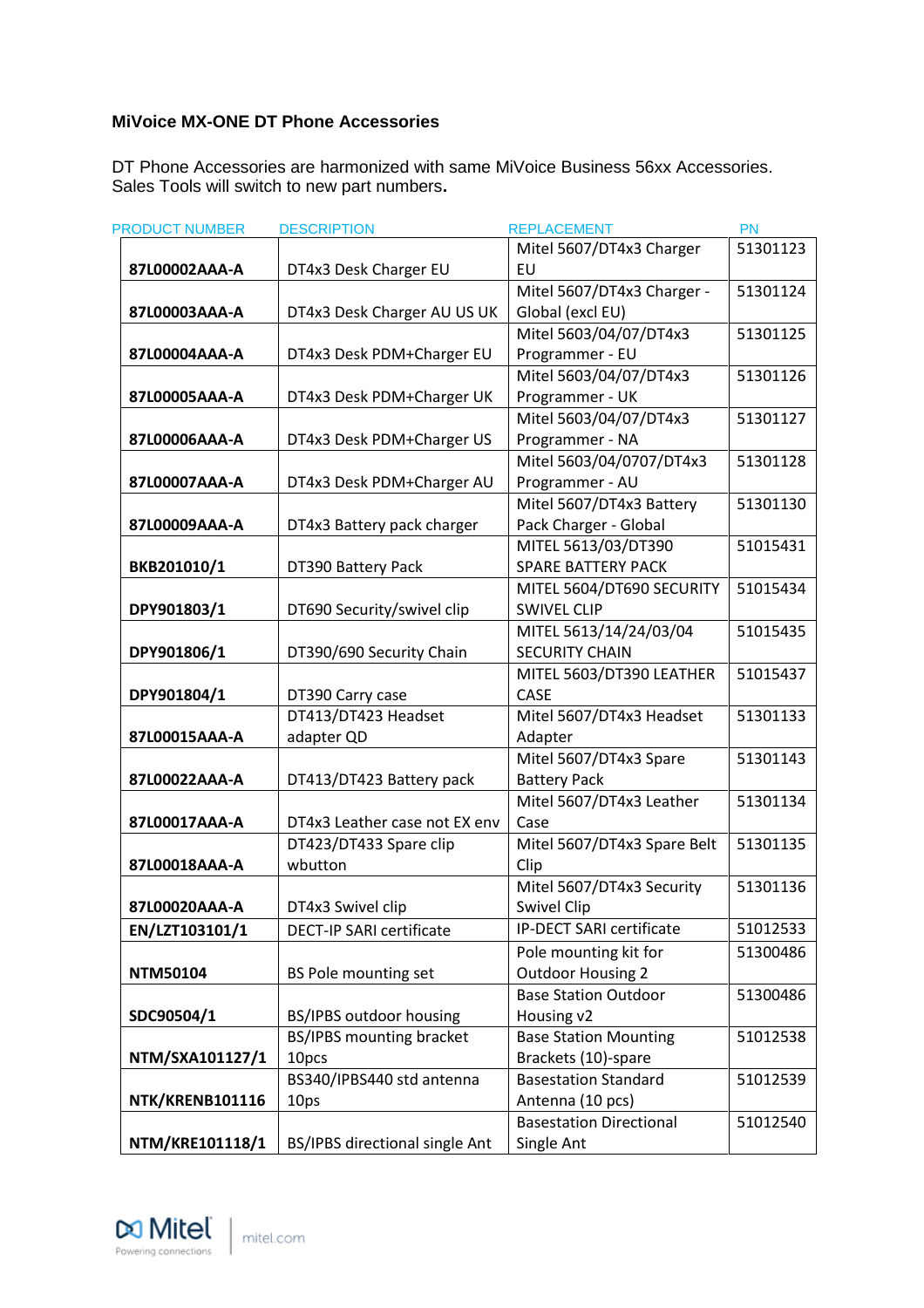|                 |                                  | <b>Basestation Omni-directional</b> | 51012541                 |
|-----------------|----------------------------------|-------------------------------------|--------------------------|
| NTM/KRE101119/1 | BS/IPBS Omni direct single Ant   | Single Ant                          |                          |
|                 |                                  | <b>Basestation Directional Dual</b> | 51012543                 |
| NTM/KRE101121/1 | BS/IPBS directional dual Ant     | Ant                                 |                          |
|                 | BS/IPBS AC Adapter 230V/24V      | <b>Basestation P/S EU</b>           | 51012687                 |
| BMLNB10109/1    | EU                               |                                     |                          |
|                 |                                  | WSM3/CPDM3 Mounting Kit             | 51301140                 |
| 87L00012AAA-A   | CPDM3 mount Kit 19 (front)       | for 19", front                      |                          |
| 87L00013AAA-A   | CPDM3 mount Kit 19 (reverse)     | No replacement                      | $\overline{\phantom{0}}$ |
| NTMBS90227/1    | Cable set CPDM3 BP               | No replacement                      | $\overline{\phantom{0}}$ |
| EN/LZTNB10152/1 | <b>BP DECT B-ARI Certificate</b> | No replacement                      | $\overline{\phantom{a}}$ |

### **Mitel 7100a Analog Phones**

The 6710 and 6730 Analog phones will be certified with MX-ONE Q4 2017

| <b>PRODUCT NUMBER</b> | <b>DESCRIPTION</b>            | <b>REPLACEMENT</b> | PN       |
|-----------------------|-------------------------------|--------------------|----------|
| DBC10621/010          | Mitel 7106a Basic Dark Grey   | Mitel 6710a        | ATD0032A |
| DBC10621/011          | Mitel 7106a Basic Light Grey  | Mitel 6710a        | ATD0032A |
| DBC14721/010          | Mitel 7147a Medium Dark Grey  | Mitel 6730a        | ATD0033A |
| DBC14721/011          | Mitel 7147a Medium Light Grey | Mitel 6730a        | ATD0033A |
| DBC18721/010          | Mitel 7187a Plus Dark Grey    | Mitel 6730a        | ATD0033A |
| DBC18721/011          | Mitel 7187a Plus Light Grey   | Mitel 6730a        | ATD0033A |

#### **Aastra A1023i SIP Phone**

| <b>PRODUCT NUMBER</b> | <b>DESCRIPTION</b><br>REPLACEMENT PN |            |               |
|-----------------------|--------------------------------------|------------|---------------|
| DBC41023/110          | A1023i POE                           | Mitel 6863 | 80C00005AAA-A |

#### **Mitel 650 DECT Phone**

By introduction of Mitel 6x2d v2 the wideband feature of the 650c is supported now by all 612d v2, 622d v2 and 632d v2. The natural replacement of the 650c is the 622d v2.

| <b>PRODUCT NUMBER</b> | <b>DESCRIPTION</b>   | <b>REPLACEMENT</b>      | PN       |
|-----------------------|----------------------|-------------------------|----------|
| 68629                 | Mitel 650c (Handset) | Mitel 612d v2 (Handset) | 50006866 |
| 68631                 | Mitel 650c (Set)     | Mitel 622d v2           | 50006864 |

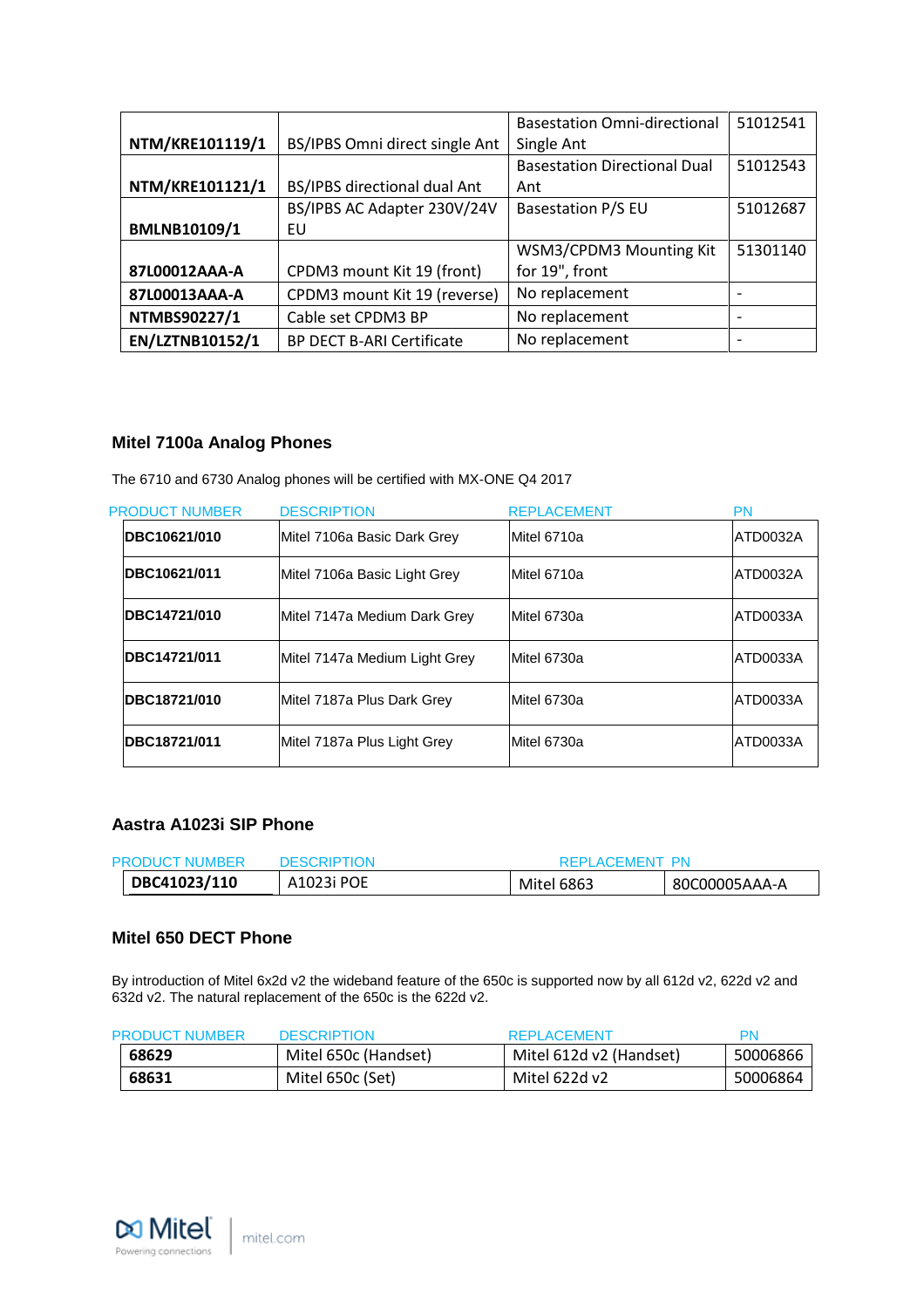# <span id="page-9-0"></span>MANUFACTURE DISCONTINUE SCHEDULE

#### <span id="page-9-1"></span>DEVICES, MAINTENANCE AND SUPPORT

#### **MiVoice 4400 IP Phones**

|   | <b>PHASE OUT SCHEDULE:</b>                  | DATE:             |
|---|---------------------------------------------|-------------------|
|   | Issuing of Manufacturing Discontinue Notice | July 15, 2017     |
|   | Last Time Buy order                         | December 15, 2017 |
|   | End of new sales                            | December 31, 2017 |
|   | End of add on sales                         | July 15, 2018     |
| ٠ | End of Life (Active support)                | December 2019     |
|   | End of Technical support (passive support)  | December 2021     |

**Note:** Inventory made available whilst stocks last and may not be available through final sales stop date.

### **MiVoice 4200 Digital Phones**

| <b>PHASE OUT SCHEDULE:</b>                  | DATE:             |      |
|---------------------------------------------|-------------------|------|
| Issuing of Manufacturing Discontinue Notice | July 15, 2017     |      |
| Last Time Buy order /                       | December 15, 2017 |      |
| End of new sales                            | December 31, 2017 |      |
| End of add on sales                         | July 15, 2018     |      |
| End of Life (Active support)                | December 2019     |      |
| End of Technical support (passive support)  | December          | 2021 |

**Note:** Inventory made available whilst stocks last and may not be available through final sales stop date.

### **Aastra 340w WiFi Phones**

| <b>PHASE OUT SCHEDULE:</b>                  | DATE:          |      |
|---------------------------------------------|----------------|------|
| Issuing of Manufacturing Discontinue Notice | July 15, 2017  |      |
| End of new sales / End of add on sales      | July 31, 2017  |      |
| Last Time Buy order                         | Not applicable |      |
| End of Life (Active support) See note 1)    | December 2017  |      |
| End of Technical support (passive support)  | December       | 2018 |

### **Aastra 342w WiFi Phones**

| <b>PHASE OUT SCHEDULE:</b> |                                             | DATE:             |
|----------------------------|---------------------------------------------|-------------------|
|                            | Issuing of Manufacturing Discontinue Notice | July 15, 2017     |
|                            | Last Time Buy order / End of new sales      | December 15, 2017 |
|                            | End of add on sales                         | December 31, 2017 |
|                            | End of Life (Active support) See note 1)    | December 2017     |
|                            | End of Technical support (passive support)  | December 2018     |

**Note:** Inventory made available whilst stocks last and may not be available through final sales stop date.

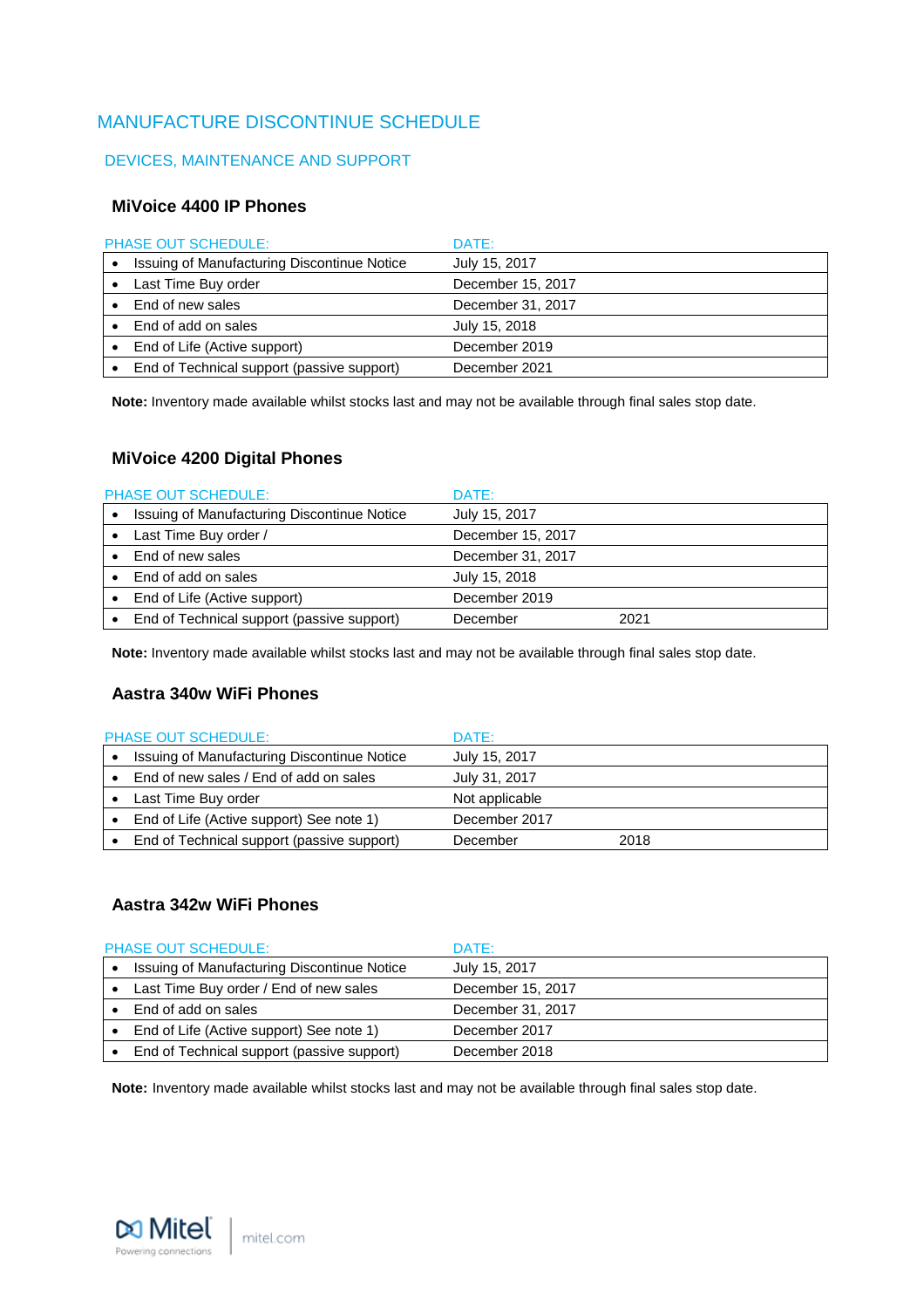### **Aastra 34xw WiFi Phones Accessories**

| <b>PHASE OUT SCHEDULE:</b> |                                             | DATE:                                             |            |  |
|----------------------------|---------------------------------------------|---------------------------------------------------|------------|--|
|                            | Issuing of Manufacturing Discontinue Notice | July 15, 2017                                     |            |  |
|                            | Last Time Buy order                         | Not applicable                                    |            |  |
|                            | End of new sales / End of add on sales      | December 31, 2017 / as long as stock is available |            |  |
|                            | End of Life (Active support)                | Not applicable                                    |            |  |
|                            | End of Technical support (passive support)  | <b>Not</b>                                        | applicable |  |

**Note:** Inventory made available whilst stocks last and may not be available through final sales stop date

### **MiVoice MX-ONE DT390/690 Phones**

| <b>PHASE OUT SCHEDULE:</b>                         | DATE:            |      |
|----------------------------------------------------|------------------|------|
| <b>Issuing of Manufacturing Discontinue Notice</b> | July 15, 2017    |      |
| Last Time Buy order                                | Not applicable   |      |
| End of new sales / End of add on sales             | October 31, 2017 |      |
| End of Life (Active support)                       | June 2017        |      |
| End of Technical support (passive support)         | December         | 2018 |

**Note:** Replacemnet DECT Phones available effective May 2017. Inventory made available whilst stocks last and may not be available through final sales stop date.

### **MiVoice MX-ONE DT Phone Accessories**

| <b>PHASE OUT SCHEDULE:</b> |                                             | DATE:            |            |
|----------------------------|---------------------------------------------|------------------|------------|
|                            | Issuing of Manufacturing Discontinue Notice | July 15, 2017    |            |
|                            | Last Time Buy order                         | Not applicable   |            |
|                            | End of new sales / End of add on sales      | October 31, 2017 |            |
|                            | End of Life (Active support)                | Not applicable   |            |
|                            | End of Technical support (passive support)  | <b>Not</b>       | applicable |

Note: Superceding part numbers by switch in sales tools, planned with CPQ Release October 5<sup>th</sup>. Inventory made available whilst stocks last and may not be available through final sales stop date.

### **Mitel 7100a Analog Phones**

| <b>PHASE OUT SCHEDULE:</b>                  | DATE:             |      |
|---------------------------------------------|-------------------|------|
| Issuing of Manufacturing Discontinue Notice | July 15, 2017     |      |
| Last Time Buy order                         | Not applicable    |      |
| End of new sales                            | December 31, 2017 |      |
| End of add on sales                         | July 15, 2018     |      |
| End of Life (Active support)                | December 2019     |      |
| End of Technical support (passive support)  | December          | 2021 |

**Note**: Inventory made available whilst stocks last and may not be available through final sales stop date.

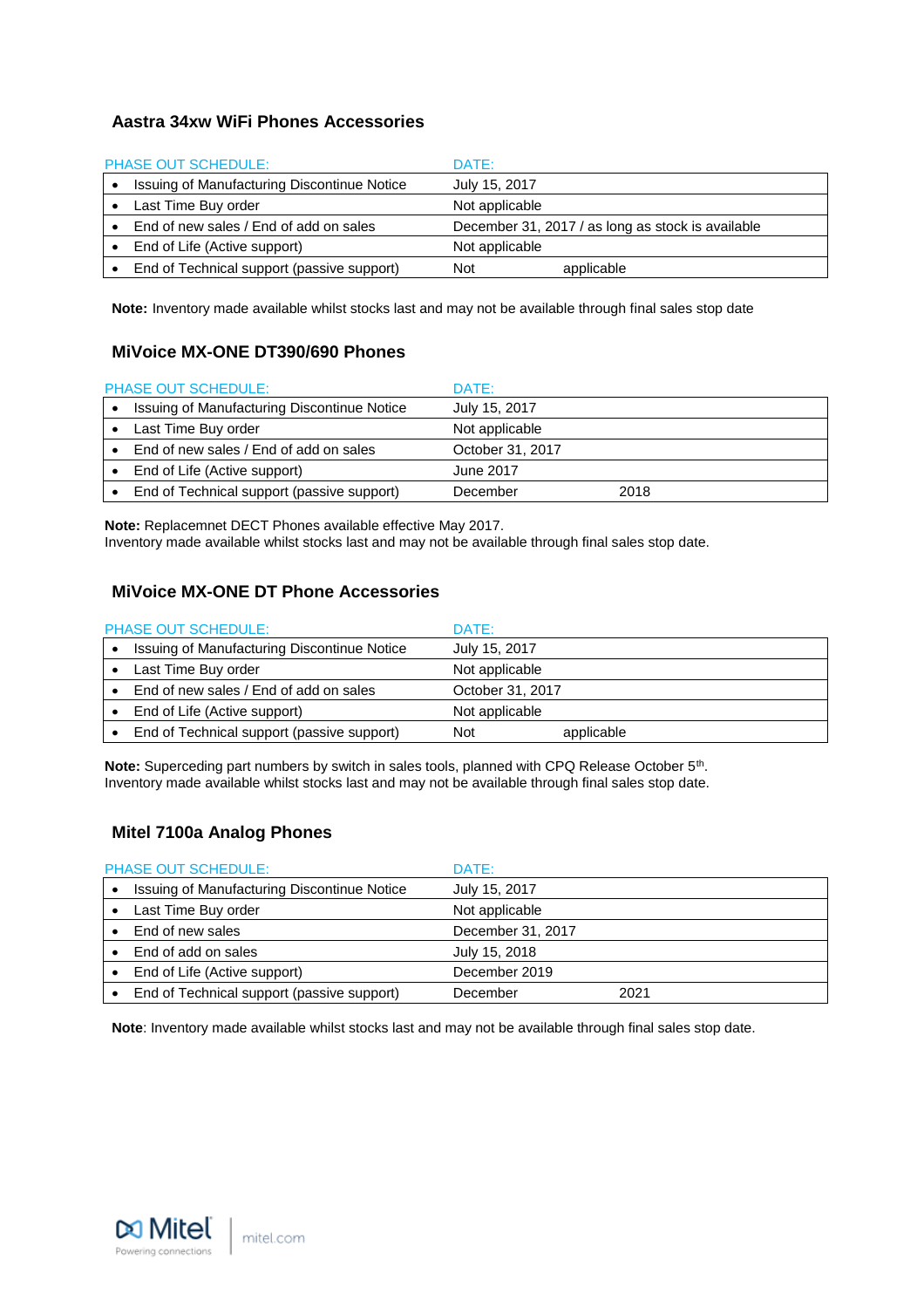### **Aastra A1023i SIP Phone**

| <b>PHASE OUT SCHEDULE:</b>                  | DATE:             |      |
|---------------------------------------------|-------------------|------|
| Issuing of Manufacturing Discontinue Notice | July 15, 2017     |      |
| Last Time Buy order                         | December 15, 2017 |      |
| End of new sales                            | December 31, 2017 |      |
| End of add on sales                         | July 15, 2018     |      |
| End of Life (Active support)                | December 2019     |      |
| End of Technical support (passive support)  | December          | 2021 |

**Note**: Inventory made available whilst stocks last and may not be available through final sales stop date.

### **Mitel 650 DECT Phone**

| <b>PHASE OUT SCHEDULE:</b> |                                             | DATE:             |      |
|----------------------------|---------------------------------------------|-------------------|------|
|                            | Issuing of Manufacturing Discontinue Notice | July 15, 2017     |      |
|                            | Last Time Buy order                         | December 15, 2017 |      |
|                            | End of new sales                            | December 31, 2017 |      |
|                            | End of add on sales                         | July 15, 2018     |      |
|                            | End of Life (Active support)                | December 2018     |      |
|                            | End of Technical support (passive support)  | December          | 2021 |

**Note**: Inventory made available whilst stocks last and may not be available through final sales stop date.

#### <span id="page-11-0"></span>MAINTENANCE AND SUPPORT

<span id="page-11-1"></span>Maintenance and support will be available as defined in the terms below until the end of technical support.

#### WARRANTY OBLIGATIONS

All hardware warranty and enhanced hardware warranty obligations will be honored per terms and conditions of applicable warranty.

#### <span id="page-11-2"></span>TECHNICAL SUPPORT AND SUSTAINING

<span id="page-11-3"></span>THROUGH END OF LIFE (ACTIVE SUPPORT)

- R&D Support limited to the latest firmware 1)
- Critical bug fixes as required (off long term support release stream) (see note 1)
- Live Phone Support
- KB
- Web Tickets

Active sustaining continues based on the latest published GA release of firmware for the applicable model. Customers requiring critical fixes must upgrade to latest GA software first and replicate the issue on the latest GA release appropriate for that model prior to escalation to technical support. Critical fixes will only be released 1) based on the latest GA published software for each model. Product GA firmware and documentation can be accessed via Mitel.com.

1) **Note**: For Aastra 340w and 342w no new SW release possible. Please ask for latest available SW release.